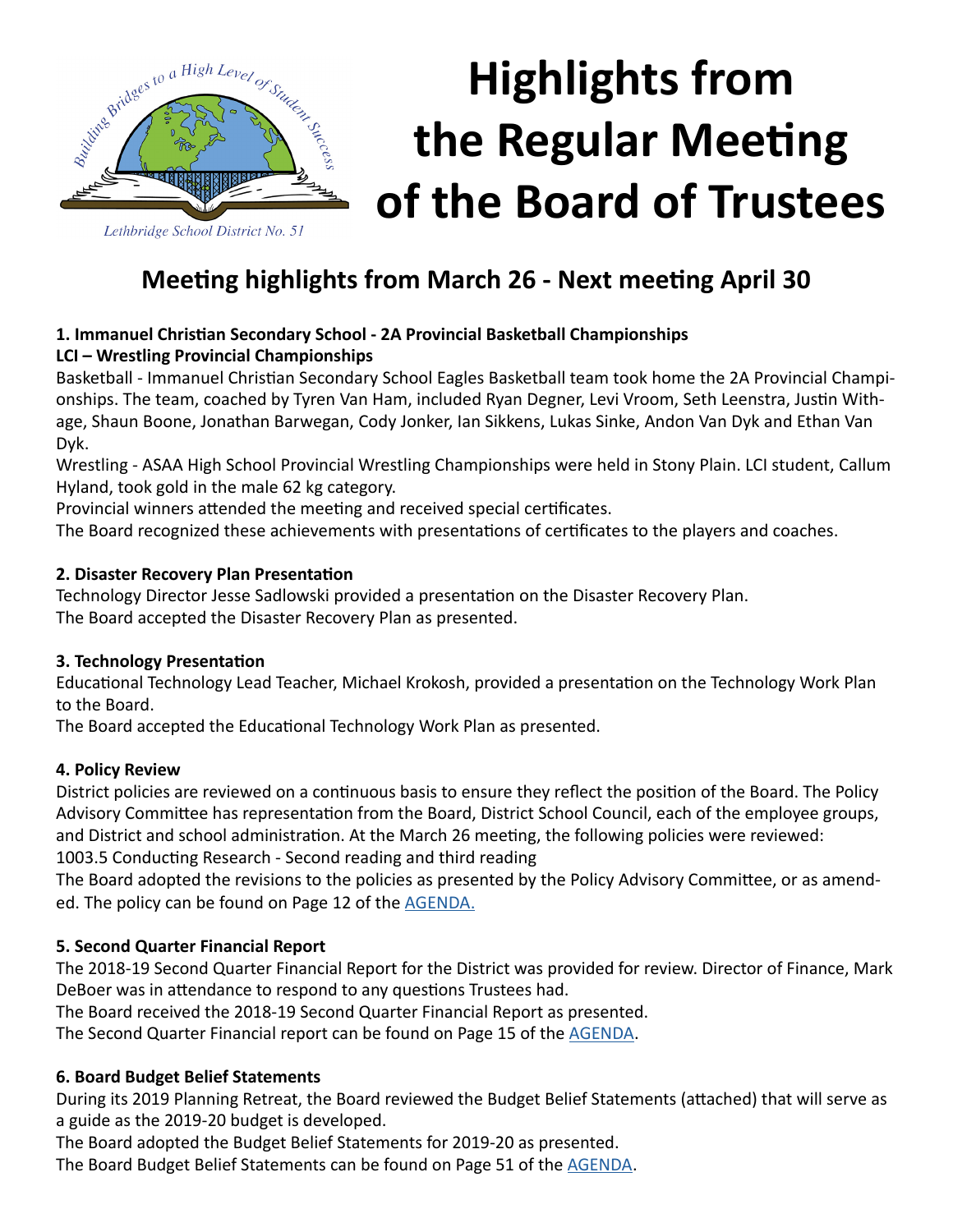#### **7. 2020-2022 Capital Plan**

The Executive Summary to the 2019-2020 to 2021-2022 Capital Plan for the District was provided for review. The 121 page, detailed Three-Year Capital Plan is located on the District website here: [CAPITAL PLAN.](http://www.lethsd.ab.ca/documents/general/Lethbridge%20School%20District%20No.%2051%20Three%20Year%20Capital%20Plan%202019-2020%20to%202021-2022.pdf) The Board accepted the 2020-2022 Capital Plan as presented.

The executive summary of the plan can be found on Page 53 of the [AGENDA.](http://www.lethsd.ab.ca/documents/general/2019-03-26%20Board%20Meeting%20Agenda.pdf)

#### **8. Board Budget Presentation and Budget Debate – 2019-2020 Budget**

The Minister of Education has extended the deadline to submit the 2019-2020 budget to June 30. Given that an election has been called for April 16, the District is adjusting its budget timelines by one month to work towards a budget submission by June 30.

The new budget development schedule was attached.

A short budget briefing will be held for the Board of Trustees on June 18 at 5:30 p.m. followed by the presentation of the 2019-2020 Draft Budget to the public at 6:30 p.m. Mark DeBoer will present the draft budget and staff and trustees will be available following the presentation for about a half hour for questions. Budget Boards will be available for viewing and displayed in the Education Centre. The budget will be posted to the district website and the public will be invited to provide comment by June 21.

The Debate and approval of the 2019-2020 Budget by the Board of Trustees will now occur on June 25 at 1 p.m., prior to the regularly scheduled board meeting.

The Board approved the change in timelines for development and approval of the 2019-2020 budget.

#### **9. Breakfast with the Board – Immanuel Christian Elementary School – April 3, 2019**

Lethbridge School District trustees have a long standing practice of visiting district facilities in order to better understand the operations at each site. Visits by trustees are truly appreciated by staff.

On a monthly basis trustees meet with the staff of one district site for a continental breakfast.

The informal meeting provides an opportunity for staff to share highlights of their work with trustees. Additionally, trustees can share information about district initiatives and respond to questions staff members may have. Breakfast with the Board has been scheduled at Immanuel Christian Elementary School on Wednesday, April 3, 2019 8:00 to 8:30 a.m. Following the breakfast, Principal Jay Visser will provide a tour of the school for trustees. The Board received the report as information.[.](http://www.lethsd.ab.ca/documents/general/2019-02-26%20Board%20Meeting%20Agenda.pdf)

#### **10. Associate Superintendent Reports**

Christine Lee, Associate Superintendent, Business Affairs; Rik Jesse, Associate Superintendent, Human Resources and Morag Asquith, Associate Superintendent, Instructional Services, delivered their respective reports for the Board. To read the reports in full, see Page 67 of the [AGENDA.](http://www.lethsd.ab.ca/documents/general/2019-03-26%20Board%20Meeting%20Agenda.pdf)

#### **11. Board Priorities Report**

The District Office Leadership Team is committed to keeping the Board informed regarding progress in Board priority areas. An update on progress will be provided in the form of a report each month. The report can be found on Page 78 of the [AGENDA.](http://www.lethsd.ab.ca/documents/general/2019-03-26%20Board%20Meeting%20Agenda.pdf) The Board received the report as information.

#### **11. Acknowledgements of Excellence**

The Board has a long standing practice of acknowledging the efforts of students and staff whose commitment to excellence has resulted in outstanding achievement. Details of accomplishments of note are provided as information. Congratulations to the following District staff and students: New Teacher Induction 2018-19: Coalbanks - Kristyn Moore Chinook - Deanna Brouwer Lisa Fedunec Lauren Hanna Dr. Probe - Dana Farrell Heather Judd Jordan Logan École Nicholas Sheran - Makaila Cline Emily Croy Owen Sheedy Alain Zumbach Education Centre - John Chief Calf Fleetwood-Bawden - Kerri Lynn Haney-Vanderberg Kyle Bisschop Hailee Brunette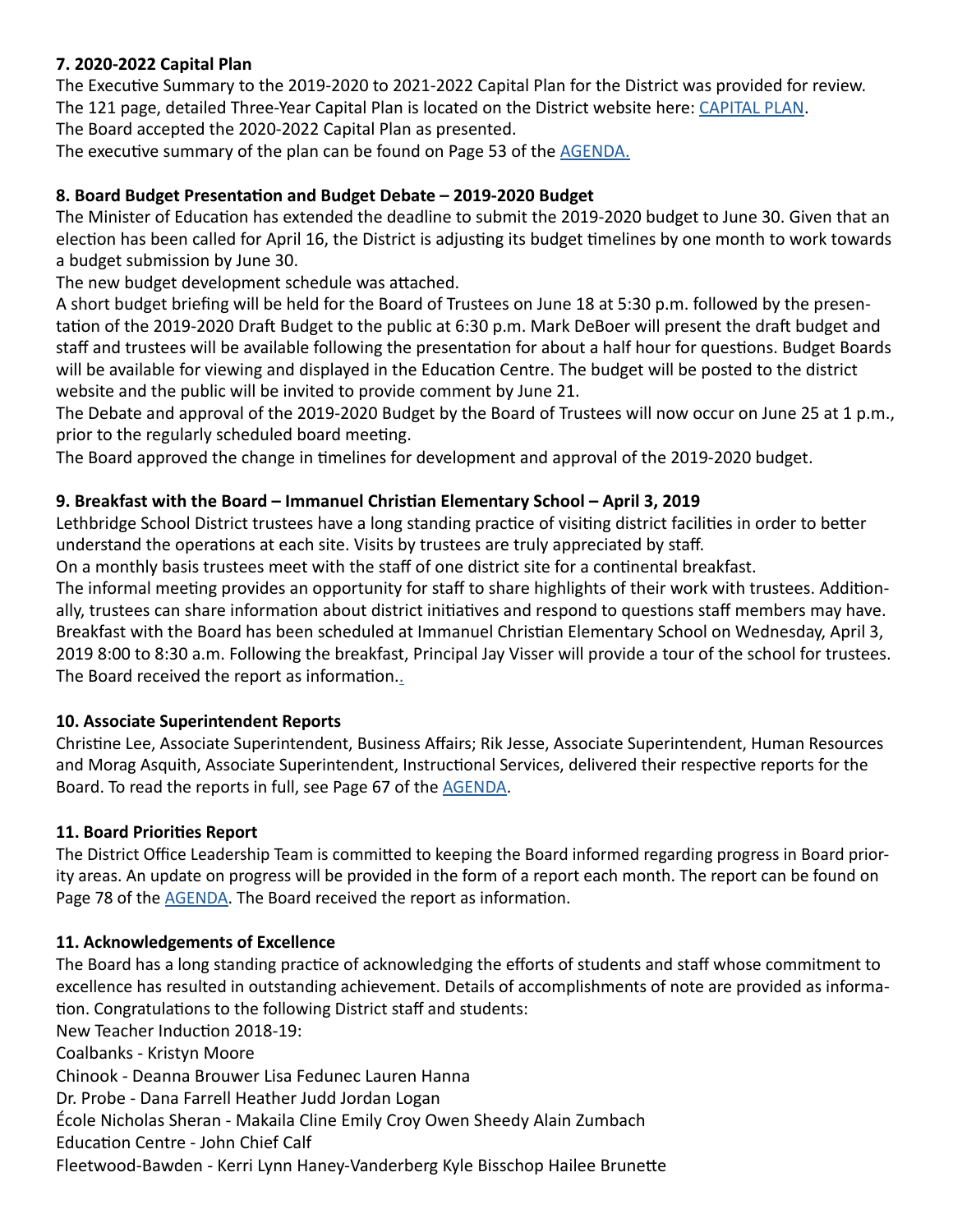#### **12. Acknowledgements of Excellence**

New Teacher Induction 2018-19:

Galbraith - Michelle Loveridge Kaitlyn Pirie Dana Pirie

ICSS - Craig McCarthy

Lakeview - Sydney Peters

LCI - Cleighton Boehme Janene Ward Whitney Lammi

Senator Buchanan - Lisa Clark Joel Stretch Zach Wanner

Wilson - Melanie Wasylenko Cassie Buck

WCHS - Jihee Kwag James Poapst Emily Welch

WCHS student, Selena Medicine Shield won the International Peace Pow Wow

Princess Pageant held in February. The competition was judged on an essay, speech, dance, and selling 50/50 raffle tickets. Selena competed against four other competitors for the Senior Princess title. Selena will represent the Blackfoot Confederacy and City of Lethbridge for the 2019 year.

The following District students placed at the Cochrane Cowboys Youth Wrestling Invitational Tournament recently: Gold – Jada Bester (LCI), Reese Ferguson (Senator Fairbairn), Addy Selk (Dr. Probe)

Silver – Solomon Prenevost (Gilbert Paterson), Payton Shields (Gilbert Paterson), Milly Wood (LCI), Sol Brewerton (GS Lakie), Emmy Selk (Senator Fairbairn)

Bronze – Rawley Selk (LCI), Max Brewerton (GS Lakie), Porter Gook (GS Lakie), Bogdan Shymanovski (Senator Fairbairn)

4th place – Phinehas Crown (Wilson), Tye Ovayuak (Senator Fairbairn), Sydney Shields (Lakeview) 5th place – Justin Bennett (Chinook)

Solen Wood, Chinook Grade 12 student, was awarded the 2018 Lethbridge Sport Council Achievement Award as Junior Male Athlete.

Maren Evanson, LCI Grade 12 student, was awarded the 2018 Lethbridge Sport Council Achievement Award as the Junior Female Athlete (co-winner).

Ryker Morrell, WCHS Grade 9 students, was awarded the 2018 Lethbridge Sport Council Achievement Award as the Servus Credit Union Outstanding Sport Citizen.

GS Lakie students who competed in the Chinook Open Figure Skating Competition: Rayna Whipple (Grade 7, Silver medal in Level Star 3), Dylann Cales (Grade 6, Silver medal in Level Star 4), Acacia Smith (Grade 7, Bronze medal in Level Star 6).

District staff recognized at the recent Spirit of 51 Employee Recognition Event:

| Roy Oliver                            | Angie McKenna              | Lacey Otway            | <b>Wendy Parkhill</b> |
|---------------------------------------|----------------------------|------------------------|-----------------------|
| Jacqueline Hill                       | Laura Dixon                | Anny Chenard           | Mark Taylor           |
| Dylan Tait                            | Jamie Westlund             | <b>Tricia Grimes</b>   | <b>Mande Glas</b>     |
| Cathy Widmer                          | <b>Christine Maddaford</b> | <b>Curtis Chatters</b> | Kevin Taylor          |
| Leanna Wegner                         | Steve Keenan               | Jennifer Robinson      | Kara McFaddin         |
| <b>Brynn Malmberg</b>                 | Diane Wiggers              | Shirlene Skiba         | <b>Heather McRae</b>  |
| Christin Cann                         | Julie Anderson             | Lisa Weiss             | Diane Romaniuk        |
| Maggie Taylor                         | Michelle Danylchuk         | Monica Nobert          | Peyton Zacharias      |
| Wendi Legge                           | Sheryl Trimble             | Anne Kish              | Marni Hope            |
| Cassandra Allred                      | Elizabeth Pearson          | Eric Evanson           | Karmyn Skura          |
| Naresh Parekh                         | Vicki McKenzie             | Shauna Milligan        | Mike Gauthier         |
| Teresa Elliott-Doersam Dean Pickering |                            | Sean Erlendson         | Elaine Hahn           |

District students competed in the Alberta Schools Athletic Association Provincial Wrestling 2019 Championships in Stony Plain in March: Callum Hyland (LCI - Gold in male 62 kg), Maren Evanson (LCI – Silver in female 90 kg), Mason Harris (Chinook – Second in male 59 kg), Brantley Saar (Chinook – Second in male 68 kg), Angelina Ellis-Toddington (Chinook – Bronze in female 65 kg), Taylor Goth (LCI), Kennedy Kreutz (LCI), Kelsea Peterson (LCI), Sam Hironaka (LCI), Camille Bly (LCI), Autumn Carter, (Chinook), Mackenzie Midgley (WCHS), Aiden Arn (WCHS). Immanuel Christian Secondary School Eagles took silver at the 2A Girls Basketball Provincial Championships.